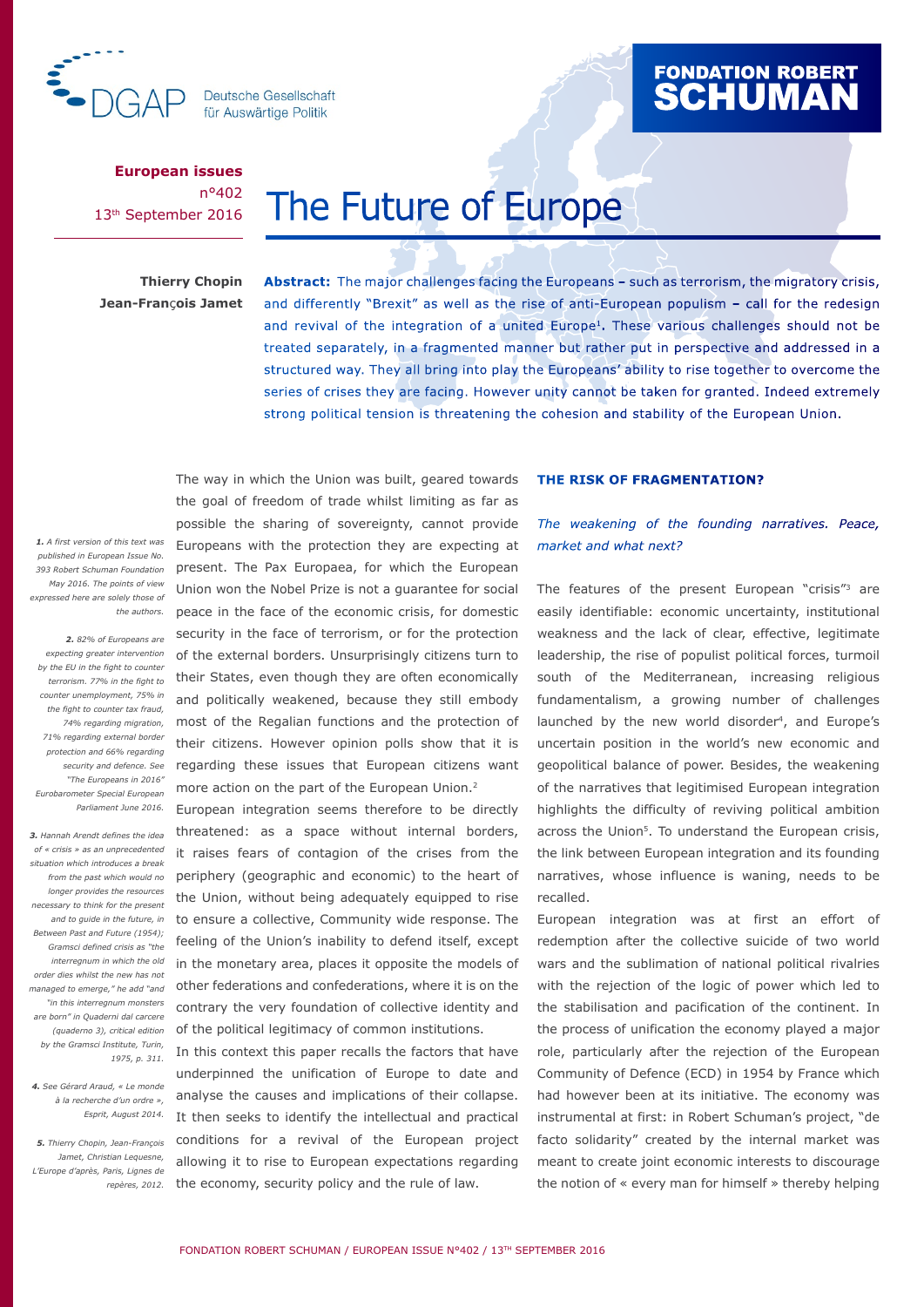*6. See Francis Fukuyama, The End of History and the Last Man (1992).* 

*7. Zbigniew Brzezinski, The Grand Chessboard: American Primacy and its Geostrategic Imperatives (1997). Cf. also Michel Foucher, La République européenne, Paris, Belin, 2000, pp. 66-68.*

*8. See Juan Diez Medrano, Framing Europe: Attitudes to European Integration in Germany, Spain and the United Kingdom, Princeton, Princeton University Press, 2003 and Yves Bertoncini and Thierry Chopin, Politique européenne. Etats, pouvoirs et citoyens de l'UE, Paris, Presses de Sciences Po-Dalloz, 2010, pp. 66-78.*

*9. See for example Wolfgang Proissl, "Why Germany fell out of love with Europe?", Bruegel Essay, 2010.*

*10. Cf. Simon Bulmer, Germany in Europe: from "tamed power" to normalized power", International Affairs, 86/5, 2010, pp. 1051- 1073 ; see also Pierre Hassner, "L'Allemagne est-elle un pays normal ?", in Commentaire, n°129, Spring 2010, pp. 119-123.*

*11. On a specifically military note see Christian Lequesne, « L'Allemagne et la puissance en Europe », in Revue d'Allemagne et des pays de langue allemande, vol. 47, n° 1, 2015, pp. 5-13.*

*12. See Thierry Chopin, France-Europe : le bal des hypocrites, Paris, Editions Saint-Simon, 2008*

*13. See Christian Lequesne, La France dans la nouvelle Europe, Paris, Presses de Sciences Po, 2008.*

to overcome nationalism. Under the aegis of NATO Europe's discourse also influenced the mobilising role of the Soviet threat and the "sense of history", that of the reunification of the continent. This period ended at the beginning of the 1990's with the «end of history»<sup>6</sup> proclaimed after the collapse of the communist bloc.

A second period had in fact started slightly before this under the impetus of Jacques Delors with the support of Helmut Kohl and François Mitterrand. After peace and unification, the idea was for prosperity and solidarity to guide European support to the project of Grand Europe. At the beginning of the 1990's after peace and reconciliation the economy was no longer instrumental and became the focus of European discourse, with the Single Market – the biggest market in the world – and the euro as its structuring elements. The results are there to be seen: never in its history has Europe been as free and as wealthy, because never has Europe been so free of the rationale of internal power struggles. Europe owes this situation largely to the progress of integration. However this rationale ran aground with the financial and economic crisis and the social and political consequences that have gone with it.

#### *The change of national visions*

European integration has historically been the product of a combination of different factors of internal – reconciliation, pacification, democratisation, economic integration – and external unification – Cold War, the Suez Crisis, decolonisation, the fall of the Berlin Wall and the end of the USSR, reunification of Germany – together with national political rationale, with each Member State conveying interests and a specific vision of its contribution to European integration. We know the famous phrase of Zbigniew Brzezinski: "Via European integration, France is aiming for reincarnation, Germany redemption."7. For its part the UK and the countries in the North of Europe (which show some reservations with regard to European integration) have traditionally targeted the "optimisation" of their national interests in a "utilitarian" rationale of calculating sovereignty "costs and benefits"8. For their part the countries of Southern as well as those in Central and Eastern Europe have followed a rationale of "sublimation", i.e. the rapid transformation from one political (dictatorial) and economic (shortage economy) state to another ((liberal democracy and market economy). In spite of the heterogeneous nature of this political rationale the European Union is the result of a meeting point and negotiated compromise of different viewpoints. However for the last few years now these national views have evolved.

Is Germany's rationale still one of redemption? Some observers say that Germany "is no longer European"9; would it not be more exact to say that it has "normalised"?<sup>10</sup> Reunified Germany is now the continent's leading economic power and the centre of a widened Union. These developments comprise a real change for the dynamics of integration that must be taken into account. At the same time German Chancellor Angela Merkel, during the euro zone crisis, whilst defending the interests of German taxpayers, finally admitted that the euro's failure would be that of Europe and that there was still congruence therefore between national interests and those of Europe. Moreover, although Germany's economic results facilitate the assertion of its model and of its national interests in a completely uninhibited manner, the rationale of redemption still seems to be at work in the diplomatic and military spheres, as shown by the hesitation then divergence between the government and the German public opinion regarding military intervention in Syria and in the management of the refugee crisis<sup>11</sup>.

France has blown hot and cold for a long time. It was behind ambitious projects of integration and has also often been extremely reticent about these very same projects $12$ : the ECD in 1954, the Empty Chair crisis in 1965, the European Constitution in 2005 and the most recent example – European economic governance. Generally French diplomacy prefers the intergovernmental method. Within public opinion there is reticence about the federal idea of European democracy in that this means the possibility of "French ideas" (interventionist economic policy, a strong civil service, mistrust with regard to liberalism, Social Europe and also Powerful Europe) being in the minority in the European debate<sup>13</sup>. This was one of the lessons of the French "no" to the European Constitution in 2005. Over the last 10 years the situation in France has weakened further from the political, economic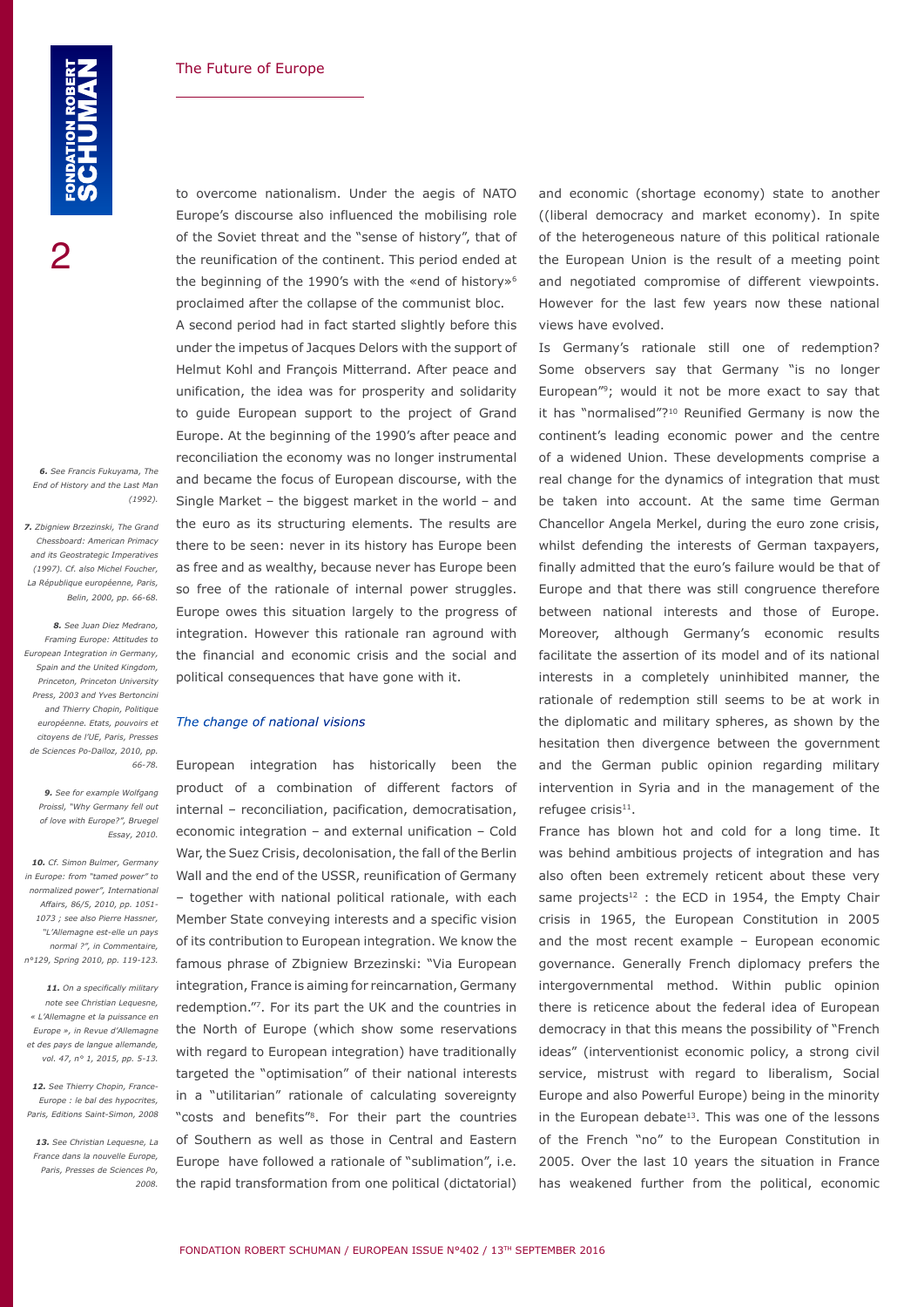and social point of view, which has influenced the rise of Euroscepticism both in the political class and also amongst French public opinion<sup>14</sup>. In a context like this it seems that France no longer believes in its reincarnation within an enlarged, federal, free-market Union, in which it no longer identifies and seems to be seeking a new European narrative<sup>15</sup>.

Does the rationale of "sublimation" still typify the countries of Southern Europe – in a context in which Europe is seen as "imposing" austerity policies that are deemed illegitimate from the outside (in Portugal, the new term "troicado" - from "Troika" - means "to be cheated") and is no longer considered as a solution to political/institutional dysfunction like corruption<sup>16</sup> (in Greece) and also illegal immigration (in Italy). For their part the same applies to the countries of Central and Eastern Europe in a context in which nationalist reality and aspirations have made a comeback, sometimes taking the shape of an authoritarian national populism, as is the case in Hungary? $17$  These developments are structuring the future development of the European Union and a new compromise has to be defined on these new foundations if we want to consolidate and strengthen European unity in the face of the challenges being thrown at them.

#### *The economy is no longer necessarily a unifying factor*

Although the markets are no longer forecasting the collapse of the euro zone, due to the action taken by Member States and the European Central Bank (ECB), its situation is still worrying. From an economic point of view it is clear that the crisis and its consequences, both economic/financial and social, have to be taken seriously, particularly the decrease in investments and its implications for growth potential, high unemployment, notably amongst the young people in some Member States, the decline in purchasing power, an increase in poverty and rising inequalities. From a political point of view, the crisis has widened the North/South divide of Europe<sup>18</sup>, which is visible both in terms of expectations and representation. Germany and the countries Northern Europe, expect the States in the South to show their ability to grow without accumulating public and private debt and to undertake structural reforms tackling in particular tax evasion, corruption and corporatism. For their part the countries of Southern Europe that have been weakened by the debt crisis, hope for stronger financial solidarity on the part of their partners in exchange for their commitment to greater responsibility, notably in terms of managing government finance and undertaking reforms.

Of course with the crisis, fundamental debates over the future of European integration have been raised and work to complete the euro zone has been undertaken. In order to recover their sovereignty in the face of the markets and therefore the ability to decide over their future Member States, notably those in the euro zone, have understood that they have to consolidate the Economic and Monetary Union. Financial solidarity mechanisms have been introduced and the European Stability Mechanism (ESM) has entered into force; stricter common rules have been adopted in terms of the budget and economic governance mechanisms have been strengthened ("six-pack", "the budgetary pack", "two-pack") ; and the Banking Union project has moved forward, conferring the tasks of supervising banks upon the ECB, as well as creating a joint mechanism for the resolution of banking crises, ahead of the possible creation of a single deposit guarantee system.

However there is still disagreement between Member States regarding economic, financial and fiscal union, notably about European interference in national decisions and the timeliness of increased solidarity (for example a credible, backstop for the Single Resolution Fund for bank crises, a single deposit guarantee system and a euro zone budget taking the shape of an investment capacity or common employment insurance). In addition to this the challenge made to the legitimacy of European decisions demands steps being made towards Political Union<sup>19</sup>. But in the present political climate, marked by rising populism, as well as extremist, anti-European parties, most heads of State and government deem that this context is politically unfavourable to an ambitious reform, considered to be politically risky, of the European Union and the euro zone.

This is especially so since, although the danger of fragmentation has been overcome in the euro zone, we cannot be sure that the economy will continue to

3

*14. The Eurobarometer surveys show that in 1973, 1 French person in 20 believed that belonging to the EEC was a bad thing; in 2010 the ratio was 1 in 4. Moreover in 2008 the economic crisis increased Euroscepticism within the population: French mistrust of the European Union increased by 23 points between 2007 and 2013.*

*15. Olivier Rozenberg, "France in quest of a new European narrative", European Issue, n°345, Robert Schuman Foundation, February 2015.*

*16. See the work of Ignacio Sanchez-Cuenca, "The Political Basis of Support for European Integration", in European Union Politics, 1 (2), 2000; pp. 147-171. The argument is as follows: there is said to be a positive correlation between the degree of corruption in a country and the level of support of public opinion in belonging to the EU (the more the country is perceived to be corrupt, the more its citizens support belonging to the EU.*

*17. Jacques Rupnik, « Le vent mauvais du populisme esteuropéen », Telos, November 2006*

*18. The crises of the last five years have fostered the development of dangerous tensions and divisions between the peoples of Europe notably when they lead to divisions like for example that between the North and the South in the euro zone crisis, with the resurgence of preconceptions and sometimes scandalous stereotypes.*

*19. See Sylvie Goulard &Mario Monti, De la démocratie en Europe. Voir plus loin, Paris, Flammarion, 2012.*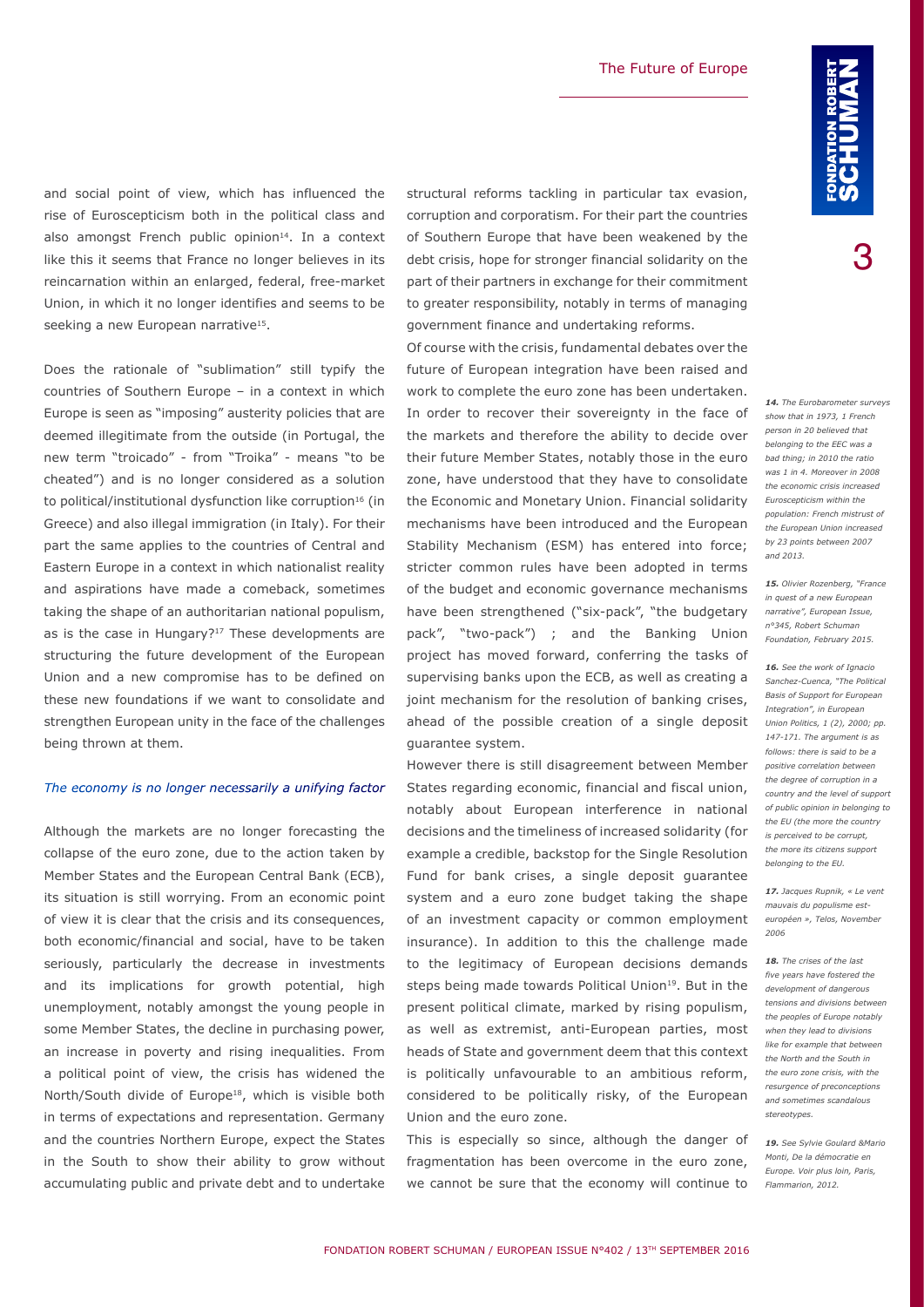$\boldsymbol{\varDelta}$ 

*20. See Philippe Martin, Thierry Mayer, Mathias Thoering, « La mondialisation est-elle un facteur de paix ? », in Daniel Cohen & Philippe Askenazy (dir.), 27 questions d'économie contemporaine, Paris, Albin Michel, 2008, pp. 89-123.*

*21. Pierre Hassner, La revanche des passions. Métamorphoses de la violence et crises du politique, Paris, Fayard, 2015, introduction.*

*22. Cécile Leconte, Understanding Euroscepticism, Palgrave, Macmillan, 2010.* 

*23. See Nathalie Brack, « Radical and Populist Eurosceptic Parties at the 2014 European Elections: A Storm in a Teacup? », The Polish Quarterly of International Affairs, n°2, 2015, pp. 7-17.* 

*24. Dominique Reynié, Le vertige social-nationaliste, Paris, La Table Ronde, 2005. See also Daphne Halikiopoulou, Kyriani Nanou, Sofia Vasilopoulou, "The paradox of nationalism: the common denominator of radical right and radical left Euroscepticism", European Journal of Political Research, 51, 2012, pp. 504-539 and D. Halikiopoulou "Radical left-wing Euroscepticism in the 2014 elections: a cross-European comparison", in Is Europe afraid of Europe? An Assessment of the result of the 2014 European Elections, Wilfried Martens Centre for European Studies / Karamanlis Foundation, Brussels / Athens, 2014.*

*25. See Pascal Perrineau (dir.), Les croisés de la société fermée. L'Europe des extrêmes droites, La Tour d'Aigues, Editions de l'Aube, 2001. The expression "open society" is borrowed from Karl Popper, «The Open Society and its enemies »(1945)*

*26. See Jacques Rupnik, « L'Europe du Centre-Est à la lumière de la crise des migrants », Telos, 28 September 2015 ; and Lukas Macek, « Refugee Crisis : a new «East-West» split in Europe ? », European Interview, n°88, Robert Schuman Foundation, 26 October 2015.*

play a unifying role that it had been assigned since the start of European integration. This rationale did in fact collapse with the financial and economic crisis and its social consequences. Moreover, the euro zone crisis highlighted the deep economic and political divergence that has appeared over the last few years between the Member States, notably between Germany and France. One of the lessons learnt in the Greek crisis and from the risk of a "Grexit" has been that the economy is no longer a unifying but dividing factor, becoming an area for the expression of national political power struggles. The dynamic of economic integration, although necessary, does not necessarily go hand in hand with an increase in cooperation between Member States. Likewise, economic interdependence does go hand in hand with a return of power struggles. Finally the rationale of competitiveness and competition may in some cases coincide with the return of national passions and the question has been raised about whether the equation of trade as a factor of peace is still valid or not<sup>20</sup>. As stated by Pierre Hassner globalisation has tended to "morph into mistrust and hostility"<sup>21</sup>.

# *The populist challenge and the threat of national divisions*

The electoral rise of populism and the nationalist far right is a political fact of primary importance<sup>22</sup>, although this should not necessarily lead us to overestimate their political weight at European Union level for the time being<sup>23</sup>. The spread of the discourse backed by these political parties and the ensuing erosion of the fundamental principles, which form the heart of the European project are leading to a real danger of national withdrawal within the Member States. In spite of their diversity these political forces all disseminate an anti-European discourse that weighs over the political agenda and public debate in many States, notably in, France, the UK, the Netherlands, Hungary and Austria, and in Scandinavia. To a certain degree some countries seem to be protected from this due to their memory of authoritarian regimes. Southern Europe is for instance experiencing the effects of the far right to a lesser degree, probably because of the still vivid memory of the suffering from dictatorships. Thus the phenomenon of political memory also has to

be taken into consideration. However several examples (Greece) seem to show that this memory is not a sufficient guarantee.

In this context, on the one hand the sovereignists, who tend towards nationalism, develop a defensive, closed vision of European national societies and advocate the closure of the borders to immigration and the restriction of free movement; on the other, the anti-liberals deem that European integration is occurring according to a neo-liberal economic ideology, which is leading to the dismantling of national social systems and must therefore be countered in virtue of this; finally some combine these two approaches in what might be called "left wing sovereignty"24. The electoral rise of populism – both on the left and the right – just like the rise of the far right nationalists constitutes a real danger regarding the re-nationalisation of European policy. Beyond the development of types of national-populism<sup>25</sup>, this renationalisation can take very different shapes and affect the European Union to different degrees: the attempt by national decision making bodies to control decisions taken at European level, whose democratic legitimacy is challenged for example in Germany; the desire on the part of some Member States - starting with the UK – to redefine the terms of their relationship with the European Union; finally the development of secessionist movements within some Member States (Catalonia, Scotland, etc.).

Moreover the repeated crises that have affected Europe over the last five years have had significant repercussions on relations between Member States: Franco-German discord; the North-South divide; the UK's status; East-West fracture over the refugee crisis<sup>26</sup>. In the face of the terrorist attacks in Paris, Brussels, Nice, and in Germany, there have been many calls for solidarity and unity but it is to be feared that these new tragedies will increase not only divisions within national societies but also between the States. The issue of the presence of jihadists amongst the groups of asylum seekers has already affected the debate over immigration. The area between the front line countries, which are being accused (notably Greece) of lax attitudes and the countries of Central Europe, which denounce the dangers of multi-cultural societies is full of pitfalls. The question of security policies cannot be ignored either: the failure of national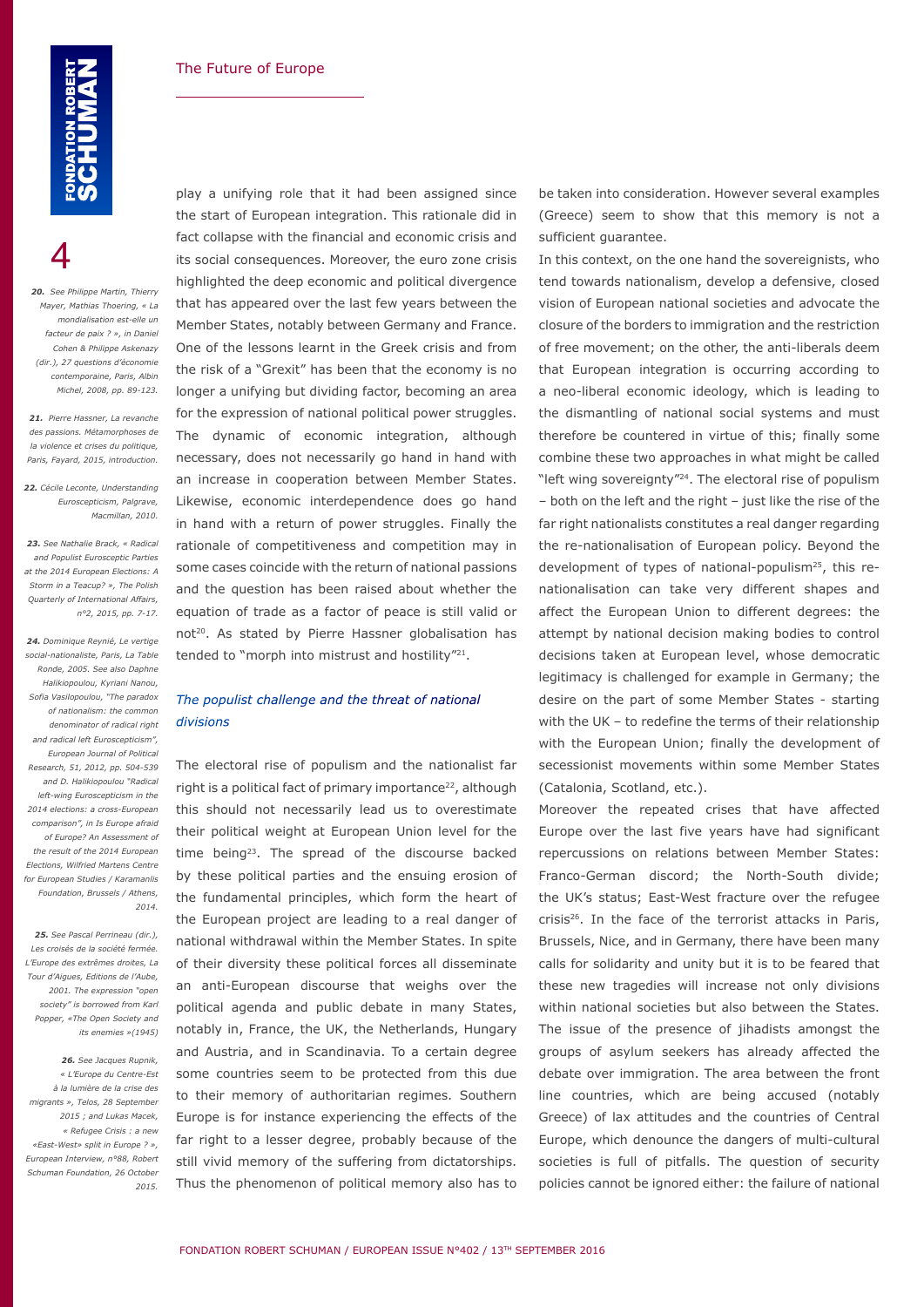security services has been emphasised (Belgium being the focus of criticism). In short, the return of the national glacis with the border as the only legitimate protection may still gain ground. In this context mutual mistrust can but grow and the Schengen area is under unprecedented pressure with the return of national border controls and the building of walls and security fences between Member States<sup>27</sup>.

Hence the project to unify Europe is in danger: if European leaders do not implement reform that will help them remedy these present shortfalls, European opening will give way to national withdrawal. However there is little chance that this withdrawal would provide more solutions rather than further problems. In particular renationalisation would not solve phenomenon that are beyond the national level: they would not stop migrant flows, they would not solve economic weaknesses, they would not make politics more ethical, they would not bring terrorist threats to an end. What is at stake is rather more the definition of the content of policies and the lines of division on this point run through national debate. Finally national withdrawal would not remedy European disagreements, on the contrary. Acrimony with regard to Brussels would change to bitterness regarding neighbouring European States, which would assume the role of the scapegoat they had before European integration began and which still rises to the surface from time to time. A return to a national Europe would be a return to a history of political division that European integration has not made disappear but which has succeeded in neutralising with checks and balances.

# **REVIVING WORK TOWARDS A UNITED EUROPE**

# *The status quo: an illusory choice. The paralysis of European "governance"*

Faced with political divergence, the choice of a consolidated status quo might appear tempting from a short term perspective, since it seems that there are too many obstacles for the European Union to overcome the lack of any common vision of the future of Europe. This situation has prevailed since the Maastricht Treaty, which provided the Union with its most recent major structuring projects, the internal market and the euro. The reasons for the difficulty in defining a medium to long term political project for Europe have now been pinpointed<sup>28</sup>: a lack of European leadership, the strengthening of intergovernmentalism<sup>29</sup>, a tendency to fall back on national interests in a doubled edged context of increased international competition and of an unprecedented crisis since the Great Depression, and the threat of an ageing Europe remaining paralysed in a "catatonic state". In this context it would be tempting to give up, with a focus on consolidating the Union in its current form.

However this would be a mistake and the status quo is not a viable option long term $30$ . If there is one thing that has been learned from the repeated crises that the Europeans have had to face it is that European "governance" has shown its limits both from the point of view of its efficacy and of its legitimacy. The gulf between the way the European institutions function at present and the needs evidenced by the crises is increasingly obvious. Diplomatic negotiation time is too long and the feeling has progressively developed that Europe is always one step behind the crisis. Moreover this mode of functioning is the cause of great anxiety: the negotiations' outcome is always uncertain, the positions adopted by the different governments seem to be regularly subject to electoral calendars, their decisions at European level can then be challenged at national level, especially in a context in which many governments have been sorely weakened politically in their own country. The ensuing uncertainty increases citizens' anxiety. Lastly the present "crisis management" methods, which notably give primacy to the European Council, lead to a problem of clarity and legitimacy for the citizens of Europe, since there is a lack of a real European democratic debate. Indeed a common political mandate is irreconcilable with the juxtaposition of 28 national political mandates. As stressed by Benoît Coeuré, "The raison d'être of this (intergovernmental) approach is, admittedly, to allow each government to sign up to shared decisions. However, experience shows that it does not ensure that governments take ownership of those decisions at national level. What is more, it does not prevent the polarisation of the debate at European level or the temptation to engage in nationalist posturing."*<sup>31</sup>* Finally this approach is not even satisfactory from a national

*27. Yves Pascouau, «The Schengen Area and the crises : the temptation of reinstalling the borders » in T. Chopin and M. Foucher (eds.), Schuman Report on'Europe. State of the Union 2016, Paris, Lignes de repères, 2016.* 

*28. Cf. Christian Lequesne, « L'Union européenne après le traité de Lisbonne : diagnostic d'une crise », in Questions internationales, n°45, La documentation française, September/October 2010.* 

*29. See Chris Bickerton (ed.) [The New Intergovernmentalism:](http://ukcatalogue.oup.com/product/9780198703617.do)  [States and Supranational](http://ukcatalogue.oup.com/product/9780198703617.do)  [Institutions in the Post-](http://ukcatalogue.oup.com/product/9780198703617.do)[Maastricht Era](http://ukcatalogue.oup.com/product/9780198703617.do), Oxford, Oxford University Press, 2015.*

*30. Cf. Thierry Chopin and Jean-François Jamet, "Europe and the Crisis: what scenarios are there? Collapse, status quo or continued integration", European Issue Robert Schuman Foundation, n°219, November 2011.*

*31. Benoît Cœuré, member of the ECB's Executive Board "Drawing lessons from the crisis for the future of the euro area", speech at the French Foreign Affairs Ministry on the occasion of the Ambassadors Conference, 27 August 2015.*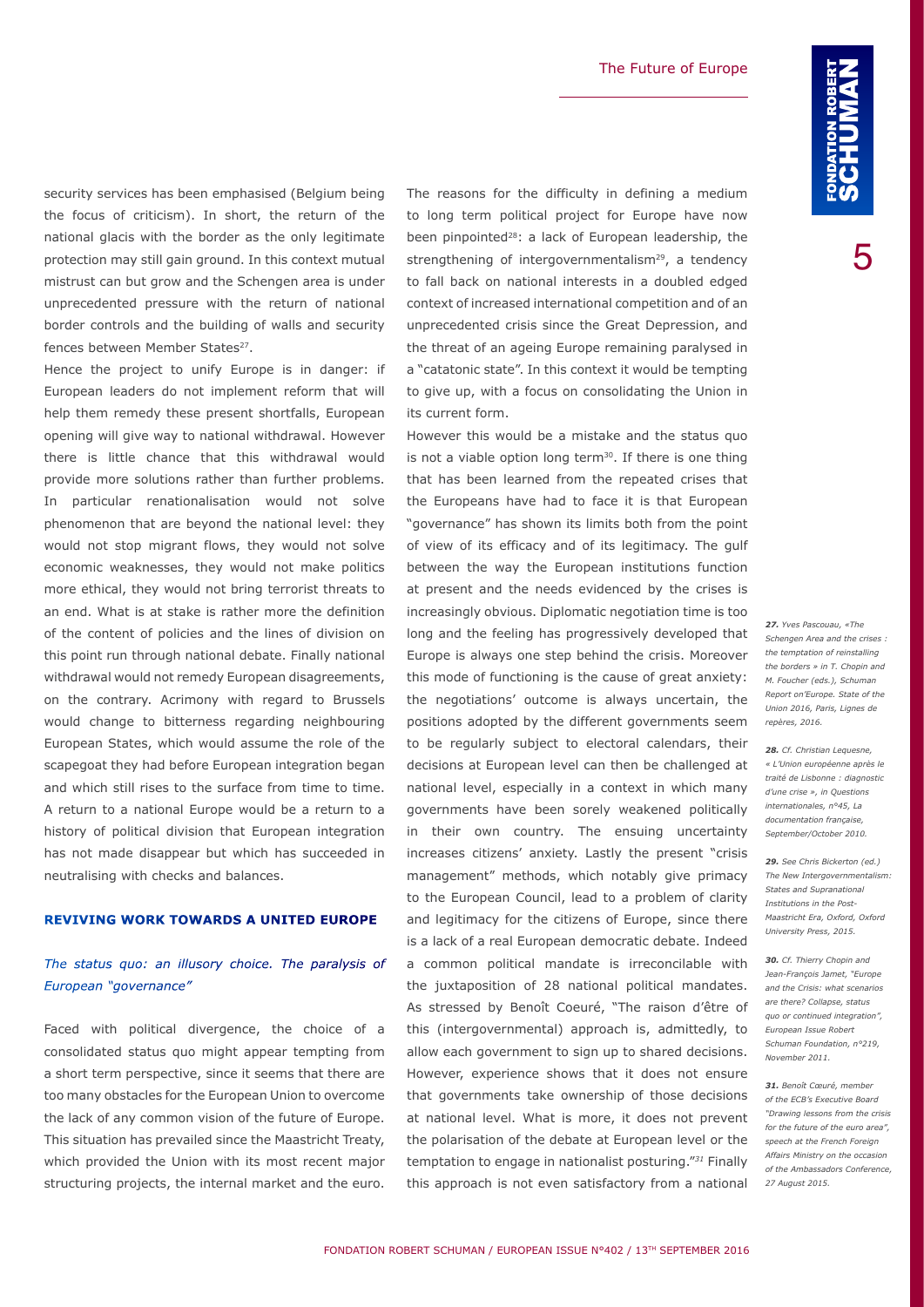point of view since politicians cannot commit in the domestic democratic debate on a new orientation of European policies since at the end of the day, the decision will be the result of a diplomatic negotiation with other heads of State and government.

All of this has a political and economic cost. The populist and extremist parties are on the rise in Europe, criticising the weaknesses of democracy, especially at European level, as they reject the present political and economic system. In fine this is leading to a general feeling that the status quo is increasingly difficult to maintain and that it will not last for long.

# *After the Brexit: redefining relations between the two Europes*

On 23rd June 2016 a majority of British citizens chose for their country to leave the European Union. Following this decision, one thing is certain: Brexit is bad for the Union. Beyond the economic, political and strategic amputation that this represents for the EU, the programmed exit of the UK is symbolic of disunion, in a context in which the Union and its States absolutely need unity and cohesion if they are to rise to the multiple crises that are now affecting it. It formalises a moment of political "dis-integration"<sup>32</sup>, thereby creating a precedent which all of the europhobic parties for example in the Netherlands, France and Italy are trying to exploit. However it is still too early to say whether the British withdrawal will serve as a model or not.

In addition to this the referendum outcome has thrown the UK into the unknown and into protracted negotiations over the terms of separation and of its future relations with the European Union<sup>33</sup>. In this situation the governments of Europe have two legitimate priorities: avoiding giving the UK a preferential status, and at the same time finding a solution and settlement to overcome the economic and political uncertainty resulting from the decision of the UK to leave the EU. Looking forwards, the time has however come to rethink the European architecture because the Brexit, just like the consecutive crises before it, make it vital to rationalise and clarify the different levels of integration in Europe34.

The terms of the debate are starting to emerge in the UK. On the one hand the moderate "remainers" and the "leavers" want to protect the Kingdom's political stability as far as possible: their priority is to remain as closely linked to the Union as possible, notably guaranteeing access to the Single Market. On the other hand the supporters of a more radical break want to prioritize controlling immigration, sovereignism, and also asserting the UK's vocation in the world which European regulations are said to be constraining. In the eyes of this group the apparent contradiction between isolationist and globalist temptations do in fact reflect the desire to turn the UK into a « grand Switzerland » open to foreign capital and competitive but controlling immigration and exempt of unwanted European rules. Amongst the various possible options $35$ , two are often mentioned: the "Norwegian" model in which the UK would join the European Economic Area (EEA); the "Swiss" option with the negotiation of bilateral agreements between the UK and the EU. But none of these different options is deemed fully satisfactory by the British government<sup>36</sup>. In the Norwegian model the UK would continue to take part in the internal market but would then lose a major share of its ability to influence the rules of the internal market since it would no longer take part in the approval of these. In the Swiss model it would in addition lose full access to the internal market, in particular as regards financial services which play a key role in the British economy, and the Scottish and Northern Irish issues would not be resolved easily.

Although the EEA options and the Swiss model do not seem possible for the UK as matter stand right now the country might explore the possibility of a revision of the EEA's rules so that equal voting rights might be granted to States which comprises non EU members (like Norway) regarding the policies in which they participate, notably those involving the Single Market<sup>37</sup>. A settlement like this would offer the British a compromise, allowing them to avoid a brutal break from the European Union and its economic and political costs. The UK would indeed continue to participate in the Single Market and to implement the corresponding rules, which it would still continue to help define. It would of course have to contribute to the Union's budget but only for certain policies (it would no longer participate

*32. Cf. Douglas Webber, 'How likely is it that the European Union will disintegrate? A critical analysis of competing theoretical perspectives', European Journal of International Relations, 20(2), 2014, pp. 341-365; Douglas Webber, European Disintegration? The European Union in Crisis (Basingstoke: Palgrave Macmillan, to be published,*

*33. Treaty on the European Union, art. 50.*

*34. Cf. Thierry Chopin et Jean-François Jamet, « Le Brexit : la tension entre les deux Europe », La Vie des idées, 23 juin 2016.*

*35. Jean-Claude Piris, "Should the UK withdraw from the EU: legal aspects and effects of possible options", European Issue, n°355, Robert Schuman Foundation, October 2015.*

*36. Alternatives to membership: possible models for the United Kingdom outside the European Union, HM Government, March 2016.*

*37. Cf. Thierry Chopin et Jean-François Jamet, "After the British referendum: redefining relations between the two Europes", Question d'Europe, n°399, Robert Schuman Foundation, July 2016.*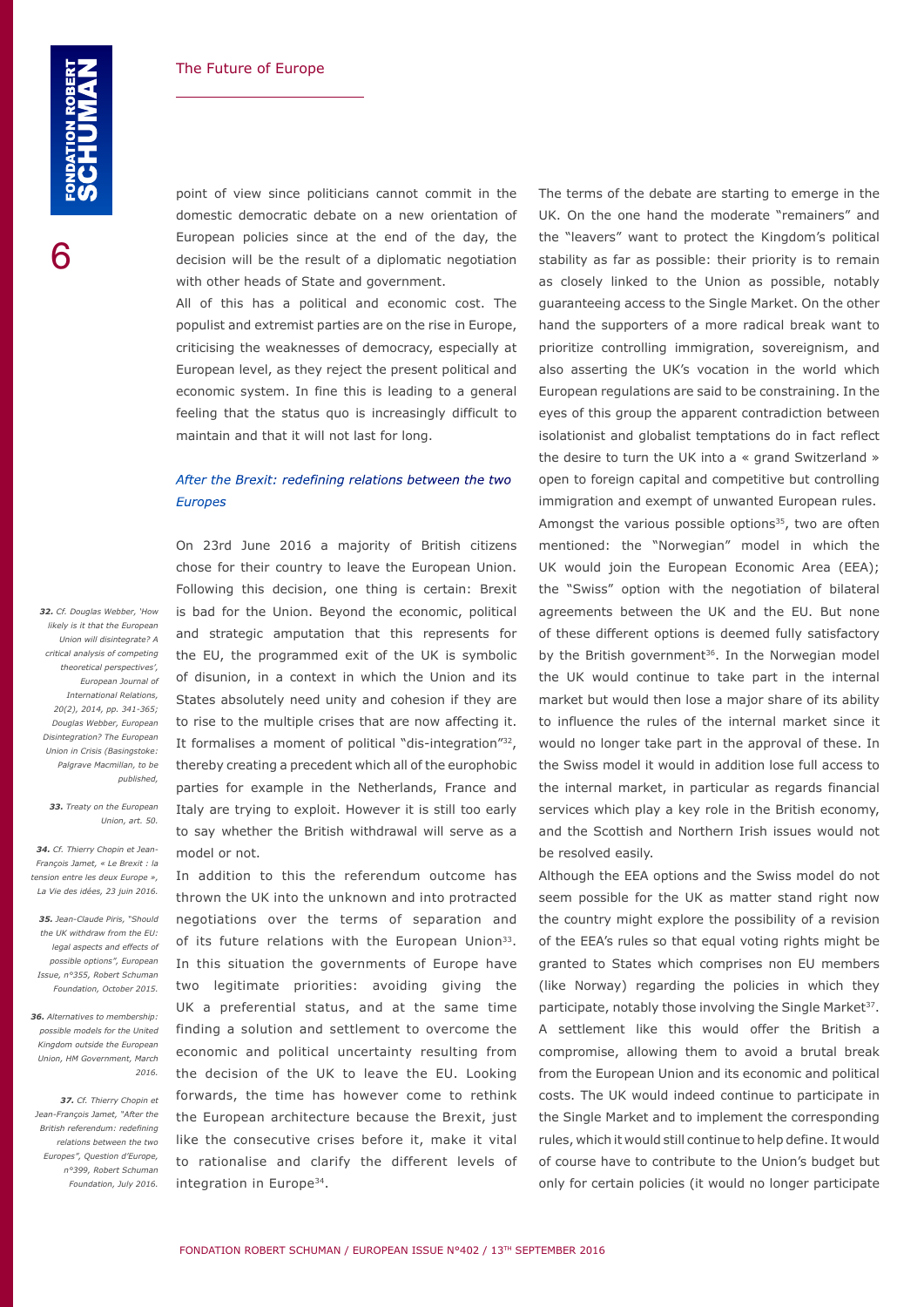in the Common Agricultural Policy for example). Finally the freedom of movement would continue to apply but an EEA-wide compromise may be sought on common measures to govern labour mobility and the EEA Agreement already provides for the possibility of temporary, proportionate safeguard measures that might be activated unilaterally<sup>38</sup>. In return, a reform of the EEA should ensure that legislation of EEA relevance enters into force simultaneously in all EEA Member States to avoid delays observed in the past. Likewise, the interpretation and enforcement of the common legislation should be entrusted to common institutions. This arrangement might tempt other countries inside and outside the EU but it would preserve a high degree of integration. It might also lead to a clarification and ultimately lead to a realignment of the EMU with the European Union, whilst the EEA would offer the institutional framework for the Single Market.<sup>39</sup> From this standpoint the integration of the euro zone would no longer require the creation of ad hoc structures. This scenario is of course hypothetical, but it suggests that fundamentally the Brexit could lead to redesigning the way the "two Europes" i.e. the euro zone and the single market, might function together.

#### *Reviving European ambition*

Eight years after the start of the crisis the European Union must of course strengthen its internal cohesion and notably continue the integration of the euro zone. It is incidentally the recommendation made by the report "Completing Europe's Economic and Monetary Union" prepared by European Commission President Jean-Claude Juncker in close collaboration with the Presidents of the European Council, the Eurogroup, the ECB and the European Parliament. This report acknowledges that for the euro zone to more than just "survive", for it to "prosper", it is vital to share European sovereignty within the common institutions based on adequately strong mechanisms of political legitimacy and accountability. Although this goal is necessary there is doubt that the need to strengthen EMU would be enough to make significant progress in terms of political integration. The opposite may in fact apply. The euro was first a political choice: it is in fact the political will to protect this common good and common institutions empowered to protect it (particularly the ECB and the ESM) that prevented the collapse of the euro zone. This political will and these common institutions are backed by strong support on the part of public opinion for the euro: more than two thirds (69%) of Europeans support the euro, with only one quarter being against it (25%), with 6 % giving no opinion.40 The origin of this support is economic in part (protection against currency crises for example) but it is also geopolitical: the euro is the most concrete symbol of a united Europe. Hence it has become a constituent element of European identity and reflects the pooling of common interests in the global game.

If we follow this logic then the long term redefinition of the European political project is urgent. The rise of radical, populist and even extremist, Eurosceptic or Europhobic trends – both on the left and the right brings to light a crisis in European liberal democracy both from an economic and political point of view<sup>41</sup>. Deregulation has been linked to the disaster of the financial crisis and tax scandals (LuxLeaks for example). Moreover political liberalism is increasingly seen as a synonym for impotence, notably in the face of other models that are being put forward in the world: fascination mixed with fear regarding the Chinese model; attraction towards the Russian regime on the radical left and right. The liberal crisis is reflected in the political crisis of which the revival of populism and extremism in many European States is a sufficiently clear symptom. The strength of liberal democracy is however that it is a regime that is naturally open to its own inadequacies and shortfalls. In the face of the crisis of democratic legitimacy, the fundamental challenge is to produce a common vision of the future of European integration to give it a clear purpose: a community of citizens does not just live by the law, the economy and regulations; it also lives according to a feeling of belonging to a political community as an area of choice. In the face of the economic crisis the proponents of an "open society" must admit that the quest for equality and solidarity (which led to socialism) just as the demand for economic and social protection in a free-trade world are fundamental human requirements. These aspirations were illustrated by the success of Thomas Piketty's book on inequality<sup>42</sup> and are just as legitimate as are aspirations to freedom. Likewise, in the face of the

*38. Article 112 of the EEA Agreement.*

*39. 26 Member States have committed to adopting the single currency when they fulfil the required conditions in virtue of article 3.4 of the Treaty, only two States, Denmark and the United Kingdom are exempted but they are exceptions and not the rule. Moreover Denmark has pegged its currency alongside the euro and aligns its monetary policy with that of the euro zone.*

*40. Eurobarometer Standard 83, May 2015. Question QA18.1*

*41. On this point we might refer to the various contributions published in the review Commentaire: Abram N. Shulsky, « La démocratie libérale : victorieuse et assaillie », n°148, Winter 2014- 2015 ; special article on « Le libéralisme politique. Victoire ou défaite ? », n°142, Summer 2013 ; Pierre Manent, « La crise du libéralisme », n° 141, Spring 2013 ; Thierry Chopin and Jean-François Jamet, « L'Europe libérale en question », n°134, Summer 2011.*

*42. Thomas Piketty, Le capital au XXIe siècle, Paris, Le Seuil, 2013.*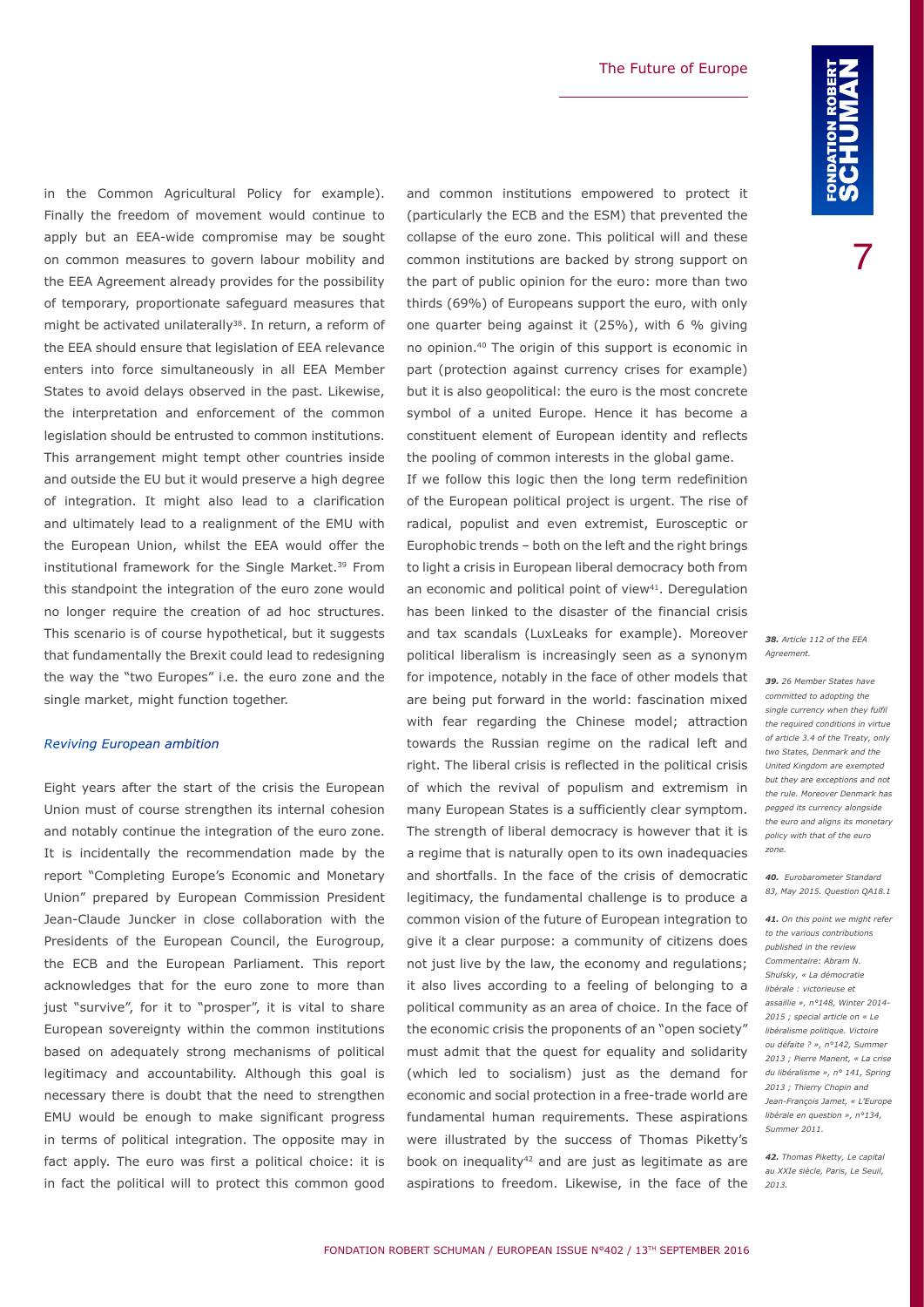refugee crisis the reception of people fleeing countries at war is a moral imperative and a fundamental right; at the same time the quest for security must equally be taken into account. In the same way the freedom of movement and establishment within the internal market are the Union's fundamental principles but they must not lead to a situation in which the provision of a service in the same place obeys different social and tax rules. The history of the previous century shows that if citizens' demands and aspirations are not taken seriously there is a danger that they will be taken in hand by radical, anti-European political forces<sup>43</sup>.

It thus appears vital to redesign European liberalism with the cardinal aim of protecting citizens against the excesses or inadequacies of political and economic systems. And this must be based on the critical acknowledgement of the limits of the organisational principles on which our societies are based, in particular the State and the market, freedom and security. In other words it means rejecting the ideological belief in the supposed identity of one of these principles alone with the general interest.

From an economic point of view European liberalism must acknowledge the limits both of the market and the State. It is clear that it is impossible to trust the market blindly: it can be self-referential in the short term (it is better to be wrong with the others than to be right alone), and experience brutal changes. Moreover, state intervention can be justified by externalities, the asymmetry of information, the need to compensate initial inequalities for reasons of social justice or the necessary definition of rules to ensure the good functioning of institutions such as the financial markets, the currency, and competition. At the same time it has to be acknowledged that State intervention is not omniscient or omnipotent and that it does not reflect individual preferences (and incentives) as effectively as a decentralised price system. It is also potentially open to risks such, as political clientelism, the capture of regulators by interest groups, nepotism and corruption. These dangers have fed criticism of the elites and fostered the rise of populism in many European countries.

*43. See Pierre Hassner, « L'Europe et le spectre des nationalismes », Esprit, October 1991 ; referred to in La violence et la paix, Paris, Le Seuil, 1995 ; Jan-Werner Müller, Contesting Democracy: Political Ideas in Twentieth Century Europe, New Haven, Yale University Press, 2011.*

*44. John Rawls, A Therory of Justice, The Belknap Press of Harvard University Press, 1971.*

Similarly from a political point of view, it is important to acknowledge the respective limits of the demands for security, freedom and identity. Each one of these

is legitimate to a certain extent. But wanting absolute security, wanting to erase uncertainty or risk is eminently dangerous for freedom because freedom means a certain amount of indeterminacy, which is incompatible with the total control of citizens' actions. The demand for security can therefore never be absolute because this would lead to a closed, authoritarian society. Conversely freedom is not effectively possible without the minimum degree of security, which is safety, i.e. the fact of not seeing one's physical integrity under threat or subject to the arbitrary good will of the other, and without at least a minimal amount of social protection. By reformulating Rawls' first principle of social justice<sup>44</sup>, we might say that our societies' goals should be to ensure the greatest security and freedom of individuals that is compatible with an extensive, constitutionally protected set of fundamental civil liberties and safety guarantees. This principle justifies State intervention as part of its regalian tasks that aim to protect civil liberties and, in their name, security whether this involves domestic or foreign security.

But although the European Union has a certain number tools to ensure the good functioning of the markets (notably via it prerogatives in the areas of competition, internal market regulation and monetary policy), its weaknesses have to be acknowledged in several regalian areas because the Member States do not want to grant it power in these areas. In particular its ability to contribute to the stabilisation of economic cycles in the budgetary domain, or its role in maintaining security and the rule of law (for example the fight against corruption, counter-terrorism, or the defence and protection of the Union's borders), is very limited. As a consequence Europe's institutions have found themselves ill equipped in the face of the economic crisis and with regard to the request for a strengthening of the rule of law and security policies. It is not surprising then that many protest parties are just as critical of Europe's work as they are of national policies.

The ideas above are a rough outline for a European project that would guarantee citizens greater protection. For example, since terrorism is a transnational threat launched against Europeans, the Member States should pool resources in the shape of greater police and intelligence cooperation, in justice matters and

8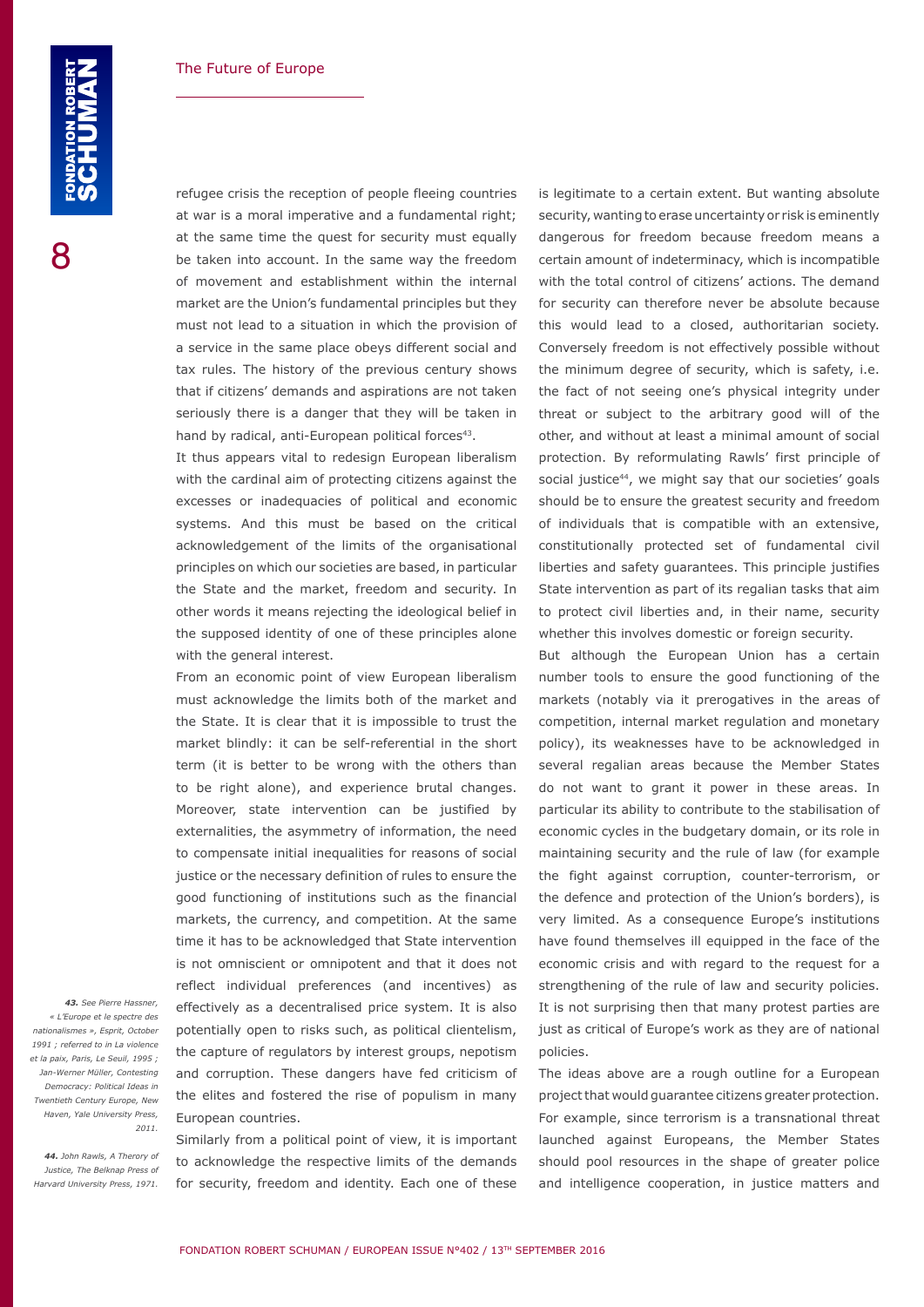with regard to defence by reviving Strategic Europe<sup>45</sup>. Recent proposals aiming to strengthen Frontex are a good example of the measures that should be taken and implemented; developing integrated border management covering a wider field of players (coast guards and customs officers); moving over to a system – no longer acting on behalf of the States when they wish to call on its services but on behalf of the Union and in the interest of the smooth running of the Schengen Area – able to intervene at the Union's borders without the need for unanimous prior authorisation by Member States involved. Another concrete example to ensure the joint fight against terrorism, but also corruption and other forms of crime, would be to create a European Public Prosecutor's Office. This is already possible with the current treaties (article 86 of the Treaty on the functioning of the EU) which also provide the possibility for a limited set of States to take the initiative if the others are at first reticent. This type of initiative would help remedy the feeling many citizens have that Europe is "an open, unprotected area."

### *Standing together to face external challenges*

This political project also needs an external dimension, which is too often and incorrectly disconnected from imperatives of internal cohesion. Reviving the European project supposes the provision of answers to the following: "What are Europe's collective goals? What are the public goods that require joint action? Obviously, the scope of such reflection goes beyond just the economic sphere; it also encompasses key determinants of power, such as technology, energy, foreign policy and security. In federations, public investment in such common goods is centralised. Here in the European Union, we are a long way from that. And yet, we face the same international challenges."46. Political union between States involves an agreement over the issue of war and peace and in fine a minimum amount of unity in terms of foreign policy, at least between the States which count in these areas. The pooling of competences by the Member States in terms of foreign policy is in fact a focal point of any process towards political union. Overcoming divisions between Member

States requires the revival of a debate over true political union, which should lead to the discussion of new pooling of sovereignty or at least new ways of exercising some regalian prerogatives together. For several centuries power has been associated with State sovereignty. This results from three sovereignty levers: diplomacy, defence and the police. Diplomacy and war are par excellence the business of the State, the heart of sovereignty, the expression of the "Westphalian" functioning of international relations. As shown by military intervention by France in Syria and Africa, the tension between Russia and Turkey and the developments in Iranian policy, the Westphalian grid of analysis has not lost its relevance, however in a globalised world the individual power of EU Member States seems to be eroding and the need for unity to protect their interests and influence the global agenda is more vital than ever before<sup>47</sup>. However the idea of sovereignty is problematic in European affairs: the Union is not a State and other administrative levels are the focus of distributional conflicts. In this context the definition of the Union's task is not extremely clear to the citizen, who might wonder how his political rights work in a system that is highly influenced by bureaucratic/diplomatic factors. Moreover if there is one area in which Europeans agree to grant the State with a role, it is in terms of regalian tasks (budgetary decision, foreign policy, defence, immigration, police, protection of security, energy independence). But the European Union was built on the refusal to entrust the Union with regalian tasks to protect their own sovereignty. The Union has been granted tasks of redistribution (Common Agricultural Policy, Cohesion Policy) which cause conflict over appropriation. In a globalised world it would seem logical for the Union to have regalian instruments. In reality it depends on the constitution of a European identity and Political Union.

Whether indeed we speak of radical Islamic terrorism, political changes in Maghreb and the Middle East, repeated tension with Russia, notably regarding Ukraine or the consequences of the now "relative" power of the USA, Europeans are

*45. Nicole Gnesotto, Faut-il enterrer la défense européenne ?, Paris, La documentation française,*  2014 and by the same author *L'Europe a-t-elle un avenir stratégique ?, Paris, Armand Colin, 2011.*

*46. Benoît Coeuré, member of the ECB's executive board, "Drawing the lessons from the crisis for the future of the euro zone." op cit*

*47. See Maxime Lefebvre, La politique étrangère européenne, Paris, PUF, 2016*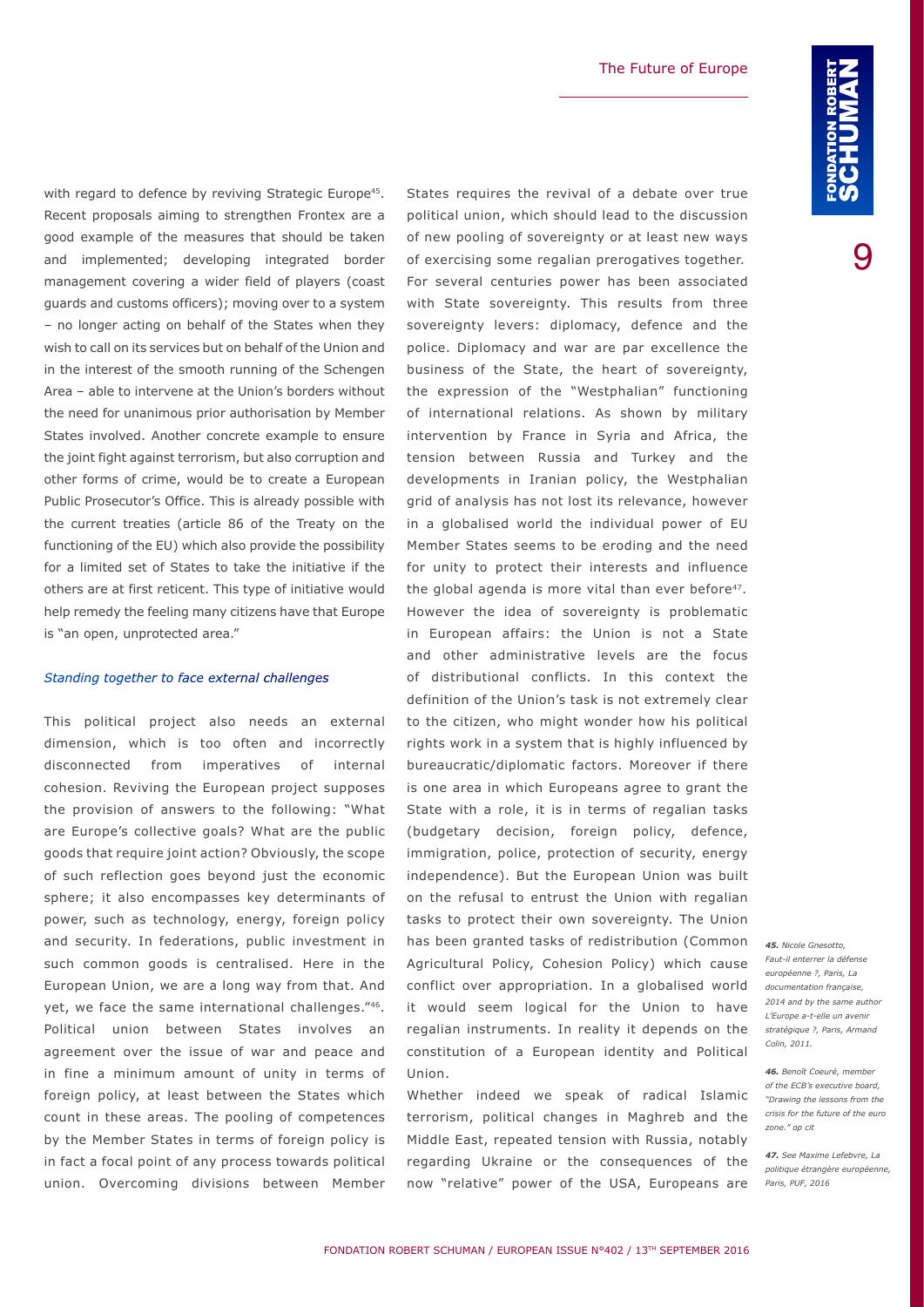facing an accelerated worsening of their collective security. Moreover the regulation of migratory flows, the fight against climate change, the strengthening of energy supply security and the fight to counter inequality and poverty, notably in the countries of Africa, are all international issues in which European action is confronted with global challenges. The European narrative focused for half a century on the economy and introversion. Now we have to provide it with the political and external extension for the coming decades, with a view to involve Member States and citizens in new common projects. The Union must turn towards the world which is changing rapidly and adapt to the world's evolving balance of power<sup>48</sup>. This supposes that the Union will adopt a change in perspective in terms of its place in globalisation both from an economic and strategic point of view. Too often the European Union does not think strategically and in doing so prevents itself from enjoying greater influence in the international arena as it restricts itself to a technical approach that is often useful, sometimes effective but rarely decisive. It is accustomed to the deliberation of the "forum", and indeed membership of the Union has pacified the relations between Member States; it must now defend its values and interests in the "arena" 49 of international politics. The challenges that the Europeans now face are vast since the ingredients that have helped towards their peace and prosperity are being questioned. To be both real and sustainable the revival of the European integration project needs to be given a clear political horizon with a strong sense of purpose and a renewed narrative.

*48. See Laurent Cohen-Tanugi, Quand l'Europe s'éveillera, Paris, Grasset, 2011.*

*49. See Michel Foucher, "The European System in the world and the real world in Europe. A dual test" in Schuman Report on Europe. State of the Union 2016, op. cit. ; by the same author L'Europe et l'avenir du monde, Paris, Odile Jacob, 2009.*

*50. Pierre Hassner «Préface » in P. Esper (et al) « Un monde sans Europe ? » Paris, Fayard / Economic Defence Council, 2011, pp. 29-30.* For the European Union "the most decisive aspect is undoubtedly of vital essence: its internal dynamism, its ability to adapt without betrayal, innovating whilst agreeing to open its doors, to debate and cooperate with others without losing its identity (…). But the thing that is lacking is a dose of vital energy, self-confidence, ambition and on the other hand awareness of its unity. If passions are being released elsewhere, the Europeans are not passionate about their common project. Passions exist at national level, but they often tend

to be defensive and negative. A European ambition has to be either created or revived."50

\*\*\*

Given the sharing of common regalian prerogatives that this political project implies, debate over the European Union's political dimension must be taken up once more. Indeed although the crises that are affecting Europeans should help set the terms of debate over true political union and over the issue of the Union's political regime, the continuation of Europe's integration cannot content itself with moving forward at a forced pace, out of necessity alone. A project like this must be undertaken according to a previously set design and with adequate political legitimation. If we want to give European policy a sense of purpose, we must remedy this lack of "backbone" without undue delay and dare to debate publicly the content that should be given to the future direction of the European project.

This debate should clearly contrast three choices: Firstly that defended by those tempted by the return of "old Europe" and national withdrawal. A scenario like this might seem tempting to many citizens who express the legitimate expectation of protection, since it gives them the feeling that sovereignty has been recovered in terms of regalian choices and security as part of a political framework deemed more "natural" and more protective: the nation state. However this option is incredibly risky both economically and politically with the perspective of a fragmented, divided, weakened Europe.

Then there is that of the status quo, at best the consolidation of the Union following the various shocks that have been affecting it, but without reforming the whole. It would be a mistake, since the status quo is not a sustainable option long term and it would therefore be illusory to content oneself with the consolidation of our acquis. History has shown that, in a crisis context, a political system can end up disappearing by fear of reforming itself. Finally there is that of the supporters of a Union of nation States that is open to the world: in the face of the "malaise" felt by many Europeans a long